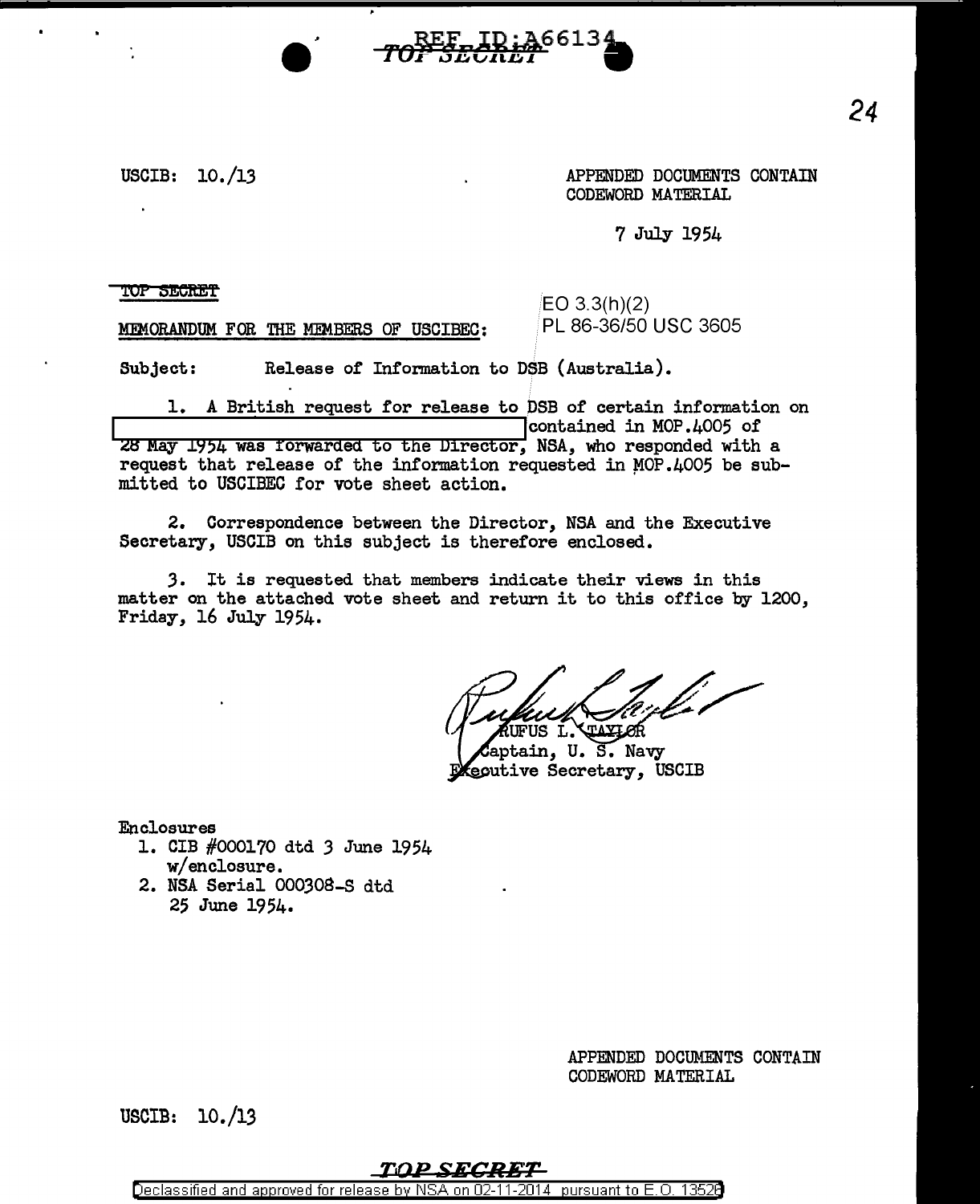

UNITED STATES COMMUNICATIONS INTELLIGENCE BOARD WASHINGTON 25, D. C. OFFICE OF THE CHAIRMAN

> APPENDED DOCUMENTS CONTAIN CODEWORD MATERIAL

> > CIB # 000170

3 June 1954

TOP SECRET

J.

' I

MEMORANDUM FOR THE DIRECTOR, NATIONAL SECURITY AGENCY:

Subject: Release of information to D.S.B. (Australia).

Reference: USCIB 10./8 dated 11 January 1954.

1. The enclosure hereto is forwarded for such action as you may deem appropriate.

2. Examination of the reference makes it appear to me that the request contained in the enclosure is included within the intent of existing approved arrangements. (See enclosure 3 with USCIB 10/33 of 18 August 1952.)

Very respectfully,

(SIGNED) RUFUS L. TAYLOR Captain, U. S. Navy Executive Secretary, USCIB

Enclosure Copy of MOP.4005 dtd 28 May 1954.

> APPENDED DOCUMENTS CONTAIN CODEWORD MATERIAL

Enclosure 1 with USCIB 10./13 dtd 7 July 1954.

TOP SECR.ET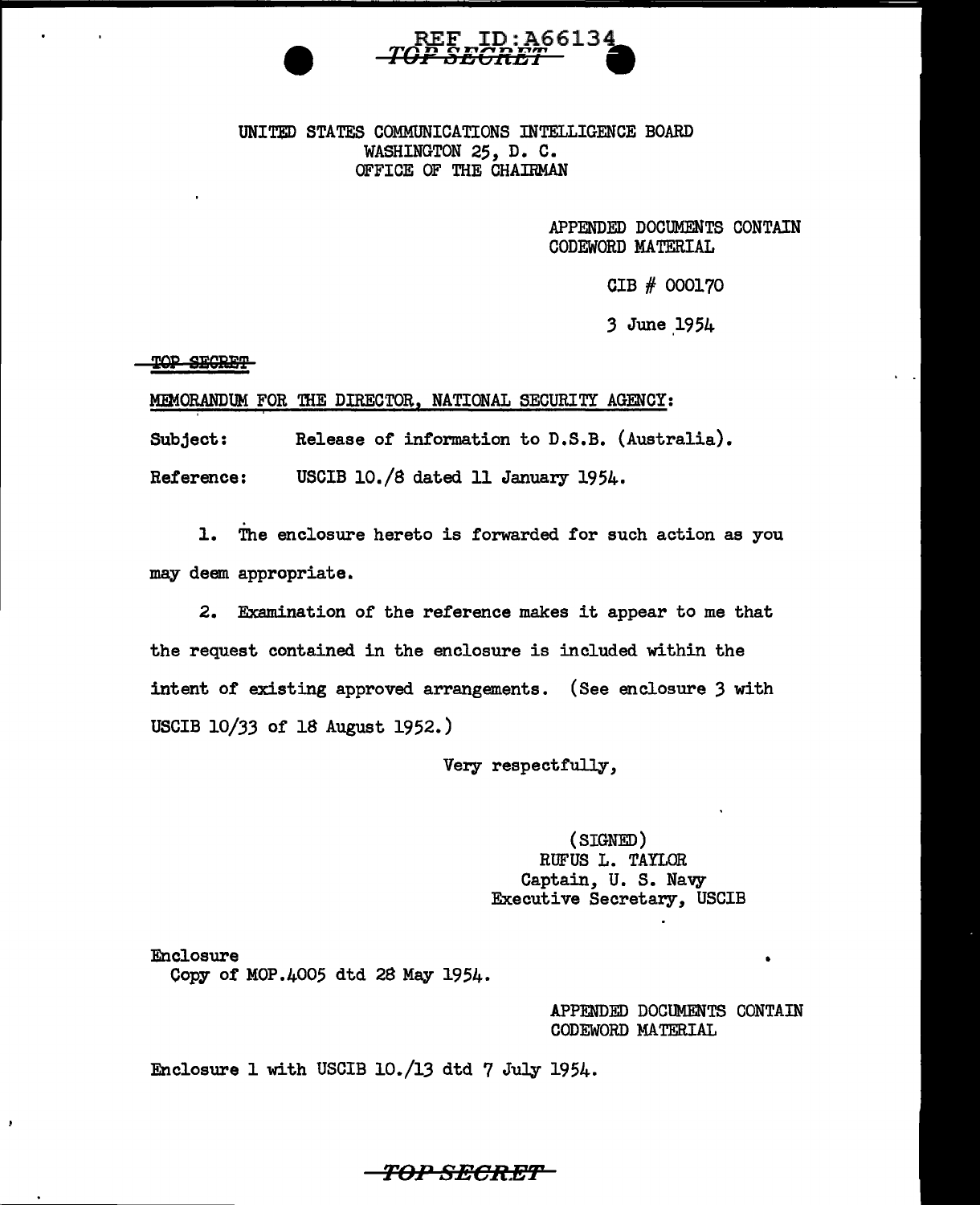REF ID:A66134 EO 3.3(h)(2)<br>PL 86-36/50 USC 3605